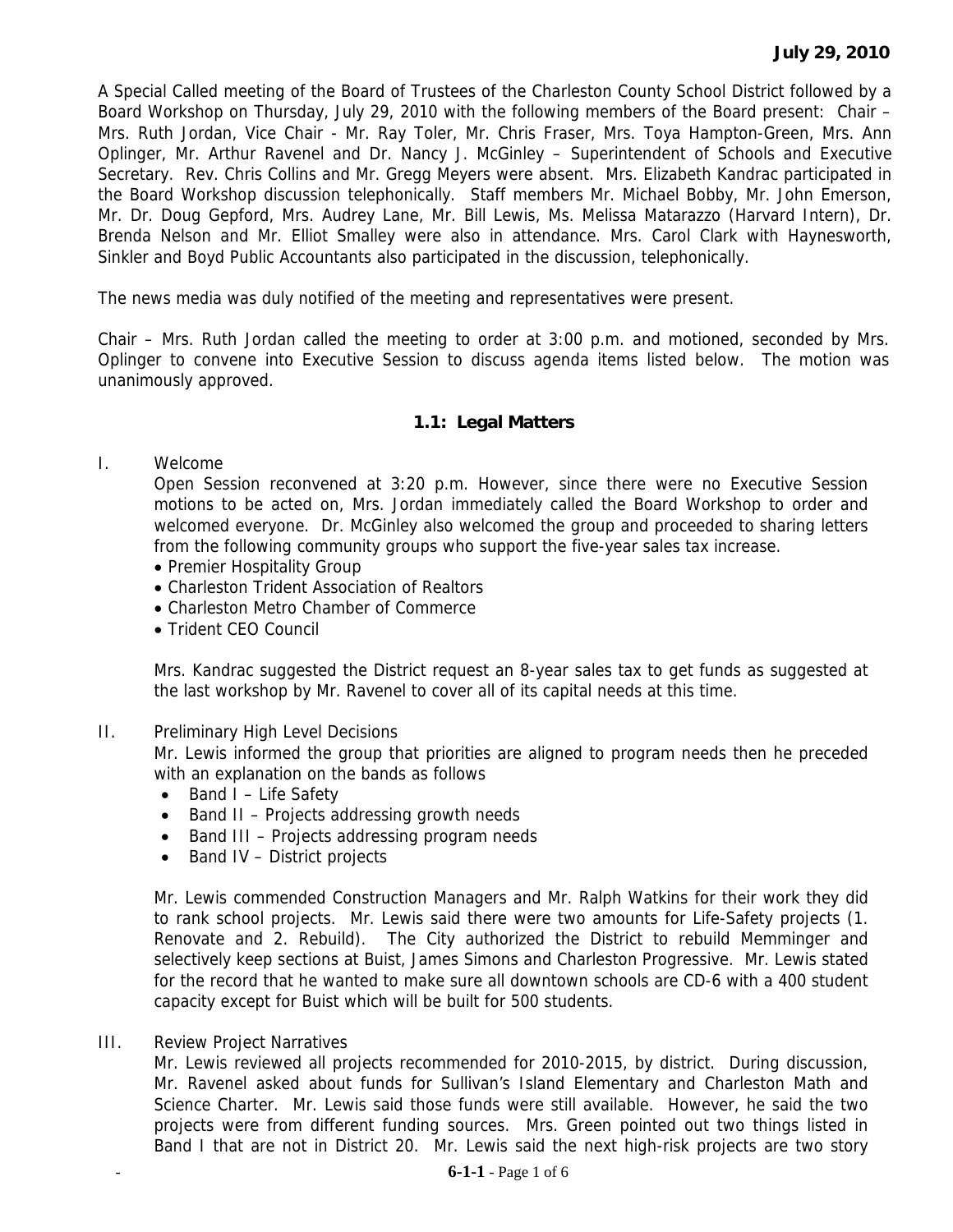buildings. He said if these projects were seismically evaluated (4-8 Mary Ford + Northwoods MS and 10-7 CE Williams MS, St. Andrews, St. Andrews MS and West Ashley MS), funding would be available to address these projects. Mr. Lewis said evaluation and doing the work would be discussed more under agenda item II-b.

## IV. Integrated Project List Without Cost

Mr. Bobby mentioned two funding options—Sales Tax and 8% Bond Funds. Mr. Fraser said he preferred Sales Tax Funds. Mrs. Jordan suggested the 8% Bond Fund option remain available because she does not want to block out the use of 8% Bond Funds. Mrs. Jordan said the public want to see more than just building of schools and advanced designs. They want to see stadiums and other improvements and \$350 million won't do the job! She suggested the district do everything possible in eight years and said she does not oppose the use of \$120 million of 8% Funds. In response to Mrs. Green about five schools not listed, Mr. Lewis said those schools may need to be worked on when evaluations are completed.

Mrs. Jordan expressed concerns about Garrett Academy gymnasium having an air unit to keep it cool. She went on to say that was a life-safety issue and suggested funds be allocated to correct that issue. Mr. Bobby said even if funds were identified, it would probably be at least November before the work could be done. After Mrs. Green suggested using Fund Balance or 8% Funds for the Garret project, Mr. Bobby said Fund Balance was not the best choice. He also said the use of 8% Funds would be problematic if going forth with putting a Bond Referendum on the November ballot. Mr. Fraser said he was willing to delay Technology Projects to address the air condition issue at Garrett. Mr. Bobby will bring a recommendation to the Board for approval to reallocate funds the air unit for the gymnasium at Garrett Academy.

During discussion of District-wide Projects, Mr. Lewis expressed concern about Information Technology building which is located near marshland. He suggested the entire Broadband network be relocated out of the metal storage building that was originally a plumbing and automotive shop, to a more secure area. Mr. Toler suggested the new server be housed in the old Data Processing building. Mr. Lewis said that suggestion would be considered.

Mr. Fraser said the County Parks Commission is looking at how to work with the District to fund stadiums. Mr. Lewis said since the cost for the stadium at North Charleston alone is \$40 million, direction is needed from the Board. Mr. Fraser suggested the district explore other options such as regional model stadiums and only having locker rooms and practice fields at individual campuses. Mr. Ravenel suggested use of college stadiums. However, Mr. Lewis said he didn't think that would be in line with High School and NCAA rules. During discussion of regional complexes, Mr. Toler asked if the property at 11 ½ St. Philip St. was included in the Memminger rebuild project. Mr. Lewis said it wasn't. Mrs. Jordan added that the College of Charleston, who has a long-term lease with the district, looked at renovating and found it far too expensive. Mr. Lewis said Dean Fran Welch is interested in collaborative efforts for redevelopment of the property.

Mr. Ravenel reminded everyone not to forget James Island Charter in the new building plan. He said it was politically critical to identify funding for the school. Mr. Lewis said while there is not a line item for the school, he wanted to discuss a Program Reserve which would allow some flexibility in the building program. In the past, the district had a 5% Reserve Fund which earned interest which funded other projects. Mr. Bobby added that the Reserve Funds allowed the district to have funds to deal with unknown amounts. Mr. Bobby requested permission to include 5% for the Program Reserve.

Mrs. Carol Clark informed the Board that a list of specific projects to be funded by the Sales Tax Referendum is required. She also said about the list that the action amount of dollars for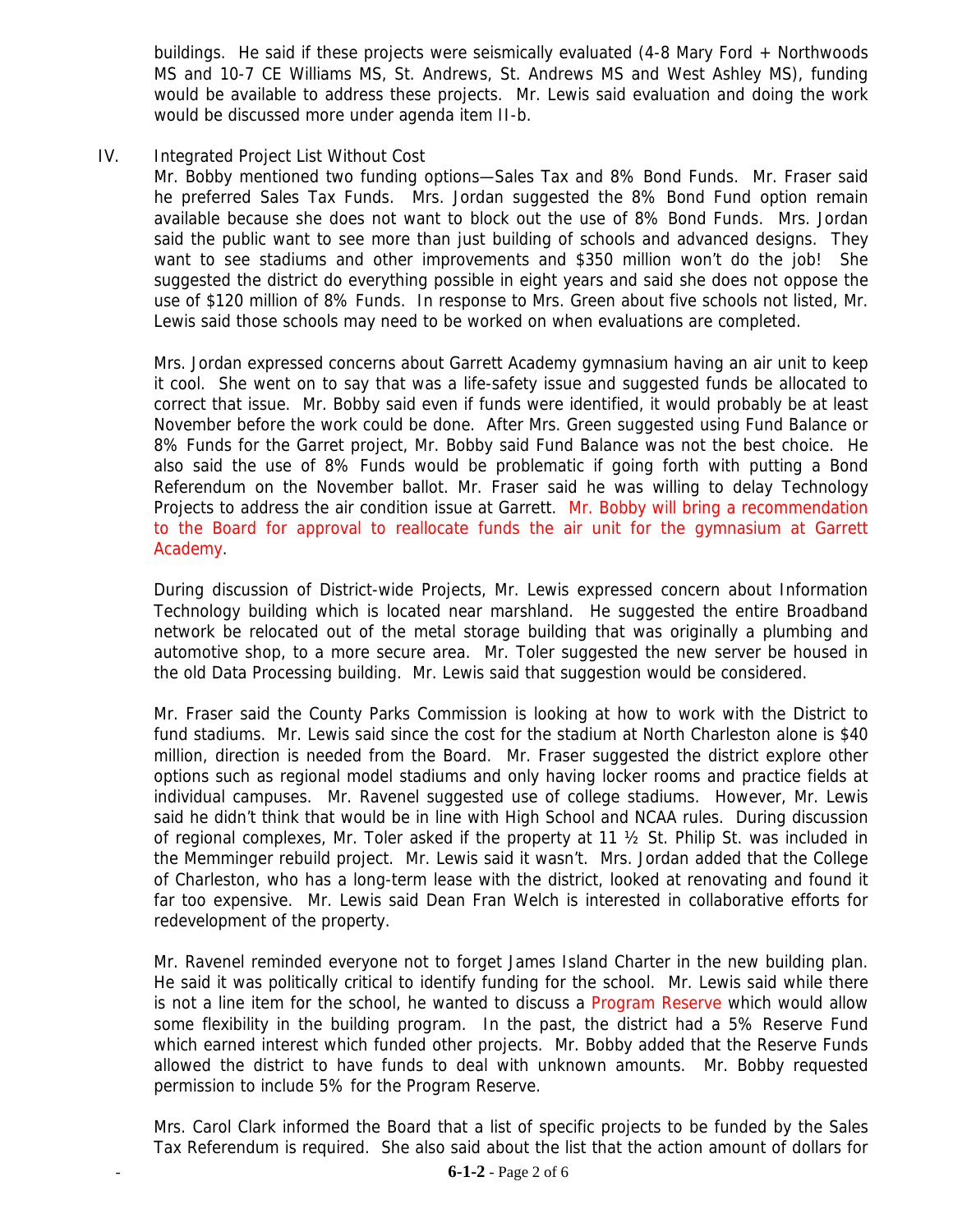each was not required and that the list did not have to be done specifically based on priorities.

V. Integrated Project List With Cost

Mr. Fraser asked about estimated sales tax and exemptions that may impact the actual amount received.

It was determined that the project list contained more projects than needed and that directions was needed to be prioritization. At this time, the group proceeded in identifying the following potential 2010-2015 Capital Projects:

| 2010-2015 BUILDING PROGRAM<br>7/29/2010 |                        |                |                                                                               |                   |          |                     |                |                               |                         |    |
|-----------------------------------------|------------------------|----------------|-------------------------------------------------------------------------------|-------------------|----------|---------------------|----------------|-------------------------------|-------------------------|----|
| <b>BAN</b><br>D                         | <b>PROJECT</b><br>$\#$ | <b>PROJECT</b> | <b>SCHOOL</b>                                                                 | <b>ENROLLMENT</b> | CAPACITY | <b>DISTRIC</b>      | OVERALL        | <b>TOTAL</b><br><b>BUDGET</b> | TOTAL BUDGET<br>SUMMARY | CM |
| $\mathbf{1}$                            | $23 - 05 -$<br>01      | $2 - 1$        | Sullivan's Island<br>(new structure)                                          | 330               | 500      | T<br>$\overline{2}$ | C <sub>4</sub> |                               |                         |    |
|                                         |                        | $CH-1$         | Charleston Charter<br>School of Math &<br>Science                             | 298               | TBD      | <b>DW</b>           | C <sub>4</sub> |                               |                         |    |
| $\mathbf{1}$                            | $02 - 06 - 2$          | $20-1$         | Memminger ES<br>(rebuild school)                                              | 379               | 400      | 20                  | C <sub>4</sub> | \$22,000,00<br>0              | \$22,000,000            |    |
| $\mathbf{1}$                            | 02-08-9                | $20 - 2$       | James Simons ES<br>(rebuild school)                                           | 276               | 400      | 20                  | C <sub>4</sub> | \$27,400,00<br>$\mathbf 0$    | \$49,400,000            |    |
| $\mathbf{1}$                            |                        | $20-3$         | <b>Buist Academy</b><br>(rebuild school)                                      | 394               | 500      | 20                  | C <sub>4</sub> | \$35,700,00<br>$\mathbf 0$    | \$85,100,000            |    |
| $\mathbf{1}$                            | $02 - 07 - 6$          | $20 - 4$       | Charleston<br>Progressive<br>Academy (rebuild<br>school)                      | 289               | 400      | 20                  | C <sub>4</sub> | \$18,600,00<br>$\Omega$       | \$103,700,000           |    |
| $\mathbf{1}$                            |                        | $4 - 8$        | Seismic Evaluation<br>(Mary Ford &<br>Northwoods MS)                          | N/A               | N/A      | $\overline{4}$      | N/A            | \$700,000                     | \$104,400,000           |    |
| $\mathbf{1}$                            |                        | $10-7$         | Seismic Evaluation<br>(C.E. Williams, St.<br>Andrews, & West<br>Ashley MS)    | N/A               | N/A      | 10                  | N/A            | \$900,000                     | \$105,300,000           |    |
| 3                                       | $10 - 06 -$<br>06      | $4 - 1$        | Garrett Academy of<br>Technology<br>(advance<br>design/seismic<br>evaluation) | 791               | N/A      | $\overline{4}$      | C <sub>3</sub> | \$1,600,000                   | \$106,900,000           |    |
| $\overline{2}$                          | $04 - 05 -$<br>01      | $2-2a$         | Jennie Moore<br>Primary School<br>/Sweet Grass<br>campus (new<br>school)      | N/A               | 1000     | $\overline{2}$      | N/A            | \$37,200,00<br>0              | \$144.100.000           |    |
| 2                                       |                        | $2-2 b$        | Jennie Moore ES<br>/Sweet Grass<br>campus (rebuild<br>school)                 | 719               | 900      | 2                   | C <sub>4</sub> | \$34,400,00<br>0              | \$178,500,000           |    |
| $\overline{2}$                          |                        | $2-2c$         | Laing Middle<br>School/Sweet Grass<br>campus (rebuild<br>school)              | 451               | 900/1200 | $\overline{2}$      | C <sub>4</sub> | \$39,100,00<br>$\Omega$       | \$217,600,000           |    |
| $\overline{2}$                          | CCSD<br>06-05          | $3 - 1$        | <b>Harborview ES</b><br>(rebuild school)                                      | 577               | 600      | 3                   | C4             | \$26,500,00<br>0              | \$244,100,000           |    |
| $\overline{2}$                          |                        | $4 - 3$        | Chicora ES (rebuild<br>school)                                                | 378               | 600      | 4                   | C <sub>3</sub> | \$28,000,00<br>0              | \$272,100,000           |    |
| $\overline{2}$                          | $10 - 06 -$<br>04      | $10-1$         | St. Andrews Math<br>and Science ES<br>(rebuild school)                        | 750               | 750      | 10                  | C <sub>4</sub> | \$33,100,00<br>0              | \$305,200,000           |    |
| $\overline{2}$                          | $02 - 06 -$<br>03      | $10-2$         | Stono Park ES<br>(rebuild school)                                             | 386               | 600      | 10                  | C <sub>4</sub> | \$26,600,00<br>0              | \$331,800,000           |    |
| $\overline{2}$                          | <b>CCDS</b><br>06-02   | $4 - 2$        | North Charleston<br>Creative Arts ES<br>(new school)                          | N/A               | 600      | $\overline{4}$      | N/A            | \$27,100,00<br>0              | \$358,900,000           |    |
| $\overline{2}$                          |                        | $10 - 5$       | Montessori<br>Community School<br>(new school)                                | 123               | 350      | 10                  | C4/QSC<br>B    | \$6,000,000                   | \$364,900,000           |    |
| 3                                       |                        | $3 - 4$        | Murray LaSaine ES<br>(whole school<br>renovation)                             |                   |          |                     |                | \$10,000,00<br>0              | \$374,900,000           |    |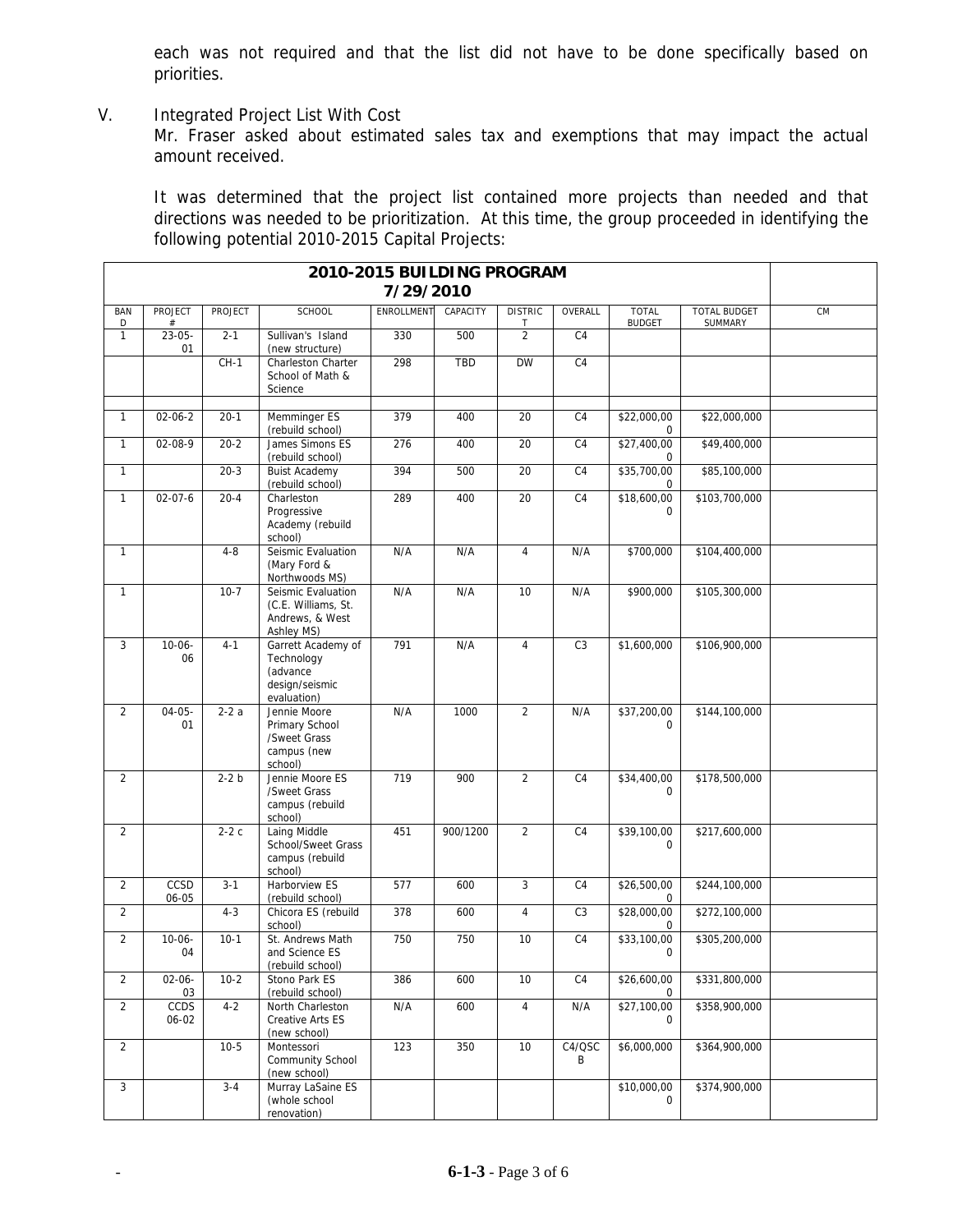| 2010-2015 BUILDING PROGRAM CONTINUED |                   |             |                                                                                    |      |            |                |                |                            |               |                   |
|--------------------------------------|-------------------|-------------|------------------------------------------------------------------------------------|------|------------|----------------|----------------|----------------------------|---------------|-------------------|
| 3                                    |                   | $9 - 1$     | Angel Oak ES<br>(whole school                                                      | 400  | 410        | 9              | C <sub>3</sub> | \$9,300,000                | \$384,200,000 |                   |
| 3                                    |                   | $4 - 6$     | renovation)<br>Dunston ES                                                          | 315  | 500        | $\overline{4}$ | C <sub>3</sub> | \$975,000                  | \$385,175,000 |                   |
| 3                                    | $04 - 06 -$       | $10-3$      | (advance design)<br>Springfield ES                                                 | 579  | 750        | 10             | C <sub>3</sub> | \$33,100,00                | \$418,275,000 |                   |
| $\overline{4}$                       | 03                | DW-3a       | (rebuild school)<br><b>CCSD Emergency</b>                                          |      |            |                |                | 0<br>\$2,500,000           | \$420,775,000 |                   |
|                                      |                   |             | <b>Operation Center</b><br>(IT relocation)                                         |      |            |                |                |                            |               |                   |
| 3                                    | $02 - 05 - 1$     | $3 - 2$     | James Island<br>Charter HS<br>(advance design)                                     | 1450 | 1600       | $\overline{2}$ | C1             | \$2,300,000                | \$423,075,000 |                   |
| 3                                    |                   | $3-2a$      | James Island<br>Charter HS (Field<br>Relocation &<br>traffic/site<br>improvements) |      |            |                |                | \$7,500,000                | \$430,575,000 |                   |
| 3                                    |                   |             | James Island<br>Charter HS Rebuild<br>- To be determined                           |      |            |                |                | \$40,000,00<br>$\mathbf 0$ | \$470,575,000 |                   |
|                                      |                   |             | Regional Athletic<br>sites - To be<br>determined<br>cut off for funding            |      |            |                |                | \$50,000,00<br>$\Omega$    | \$520,575,000 | ###########<br>## |
|                                      |                   |             | projects                                                                           |      |            |                |                |                            |               |                   |
| $\overline{2}$                       | CCSD<br>06-03     | $2 - 3$     | Wando Middle<br>College (new<br>school)                                            | N/A  | 600        | $\overline{2}$ | N/A            | \$49,700,00<br>0           | \$570,275,000 |                   |
| $\overline{2}$                       |                   | $20 - 7$    | <b>Burke Middle</b><br>College (advance<br>design)                                 | N/A  | N/A        | 20             | N/A            | \$1,500,000                | \$571,775,000 |                   |
| 2                                    | $10 - 06 -$<br>05 | $4 - 4$     | <b>Pinehurst Primary</b><br>(CD-1 Addition)                                        | 785  | 400        | $\overline{4}$ | C <sub>3</sub> | \$15,300,00<br>0           | \$587,075,000 |                   |
| $\overline{2}$                       | $04 - 05 -$<br>02 | $2 - 4$     | Carolina Park ES<br>(land acquisition)                                             | N/A  | 800        | $\overline{2}$ | N/A            | \$3,500,000                | \$590,575,000 |                   |
| $\overline{2}$                       | $20 - 06 -$<br>03 | $4 - 5$     | Ingleside Campus<br>(land acquisition)                                             | N/A  | 600        | $\overline{4}$ | N/A            | \$3,500,000                | \$594,075,000 |                   |
| $\overline{2}$                       |                   | $10-6$      | Carolina Bay<br>Campus (land<br>acquisition)                                       | N/A  | N/A        | 10             | N/A            | $\overline{$3,500,000}$    | \$597,575,000 |                   |
| 3                                    | CCDS<br>05-01     | $1 - 1$     | Lincoln HS<br>(advance Design)                                                     | 176  | 452        | $\mathbf{1}$   | C <sub>3</sub> | \$1,300,000                | \$598,875,000 |                   |
| $\overline{4}$                       |                   | $1 - 2$     | Lincoln HS stadium                                                                 | N/A  | N/A        | $\mathbf{1}$   | N/A            | \$0                        | \$598,875,000 |                   |
| $\overline{4}$                       |                   | $2 - 5$     | Wando HS Stadium                                                                   | N/A  | N/A        | $\overline{2}$ | N/A            | \$14,000,00<br>0           | \$612,875,000 |                   |
| $\overline{4}$                       |                   | $3 - 3$     | James Island<br>Charter HS Stadium                                                 | N/A  | N/A        | 3              | N/A            | \$10,700,00<br>0           | \$623,575,000 |                   |
| 4                                    |                   | $3 - 5$     | Septima Clark Gym<br>(renovation)                                                  | N/A  | N/A        | 4              | N/A            | \$3,800,000                | \$627,375,000 |                   |
| 4                                    |                   | $4-1a$      | Garrett Acadmey of<br>Technology (Air<br>Conditioning)                             | N/A  | N/A        | 4              | N/A            | \$1,200,000                | \$628,575,000 |                   |
| $\overline{4}$                       |                   | 4-7a        | Stall HS Stadium                                                                   | N/A  | N/A        | $\overline{4}$ | N/A            | \$11,350,00<br>0           | \$639,925,000 |                   |
| $\overline{4}$                       |                   | $4-7b$      | North Charleston<br>HS Stadium                                                     | N/A  | N/A        | $\overline{4}$ | N/A            | \$9,500,000                | \$649,425,000 |                   |
| $\overline{4}$                       |                   | 4-7c        | Garrett Academy of<br>Technology<br>Stadium                                        | N/A  | N/A        | $\overline{4}$ | N/A            | \$10,700,00<br>0           | \$660,125,000 |                   |
| $\overline{4}$                       |                   | $4-7d$      | Magnet HS (AMHS<br>& Military Magnet)<br>Stadium                                   | N/A  | N/A        | $\overline{4}$ | N/A            | \$10,200,00<br>0           | \$670,325,000 |                   |
| $\overline{4}$                       |                   | $9 - 2$     | St. Johns HS<br>Stadium                                                            | N/A  | N/A        | 9              | N/A            | \$7,900,000                | \$678,225,000 |                   |
| $\overline{4}$                       |                   | $20 - 5$    | Burke HS Stadium (<br>Stoney Field)                                                | N/A  | N/A        | 20             | N/A            | \$7,000,000                | \$685,225,000 |                   |
| $\overline{4}$                       |                   | $23-2$      | <b>Baptist Hill HS</b><br>Stadium                                                  | N/A  | N/A        | 23             | N/A            | \$8,300,000                | \$693,525,000 |                   |
| $\overline{4}$                       | $03-07-$<br>03    | $10-4$      | West Ashley Career<br>Academy (advance<br>design)                                  | N/A  | <b>TBD</b> | 10             | N/A            | \$1,200,000                | \$694,725,000 |                   |
| $\overline{4}$                       | $10 - 08 -$<br>08 | $23-1$      | <b>Baptist Hill Middle</b><br>College (advance<br>design)                          | 477  | 689        | 23             | C <sub>2</sub> | \$500,000                  | \$695,225,000 |                   |
| $\overline{4}$                       |                   | <b>DW-1</b> | Azalea Bus Lot<br>Renovation                                                       | N/A  | N/A        | <b>DW</b>      | N/A            | \$7,500,000                | \$702,725,000 |                   |
| 4                                    |                   | $DW-2$      | District 3 Bus Lot                                                                 | N/A  | N/A        | <b>DW</b>      | N/A            | \$3,300,000                | \$706,025,000 |                   |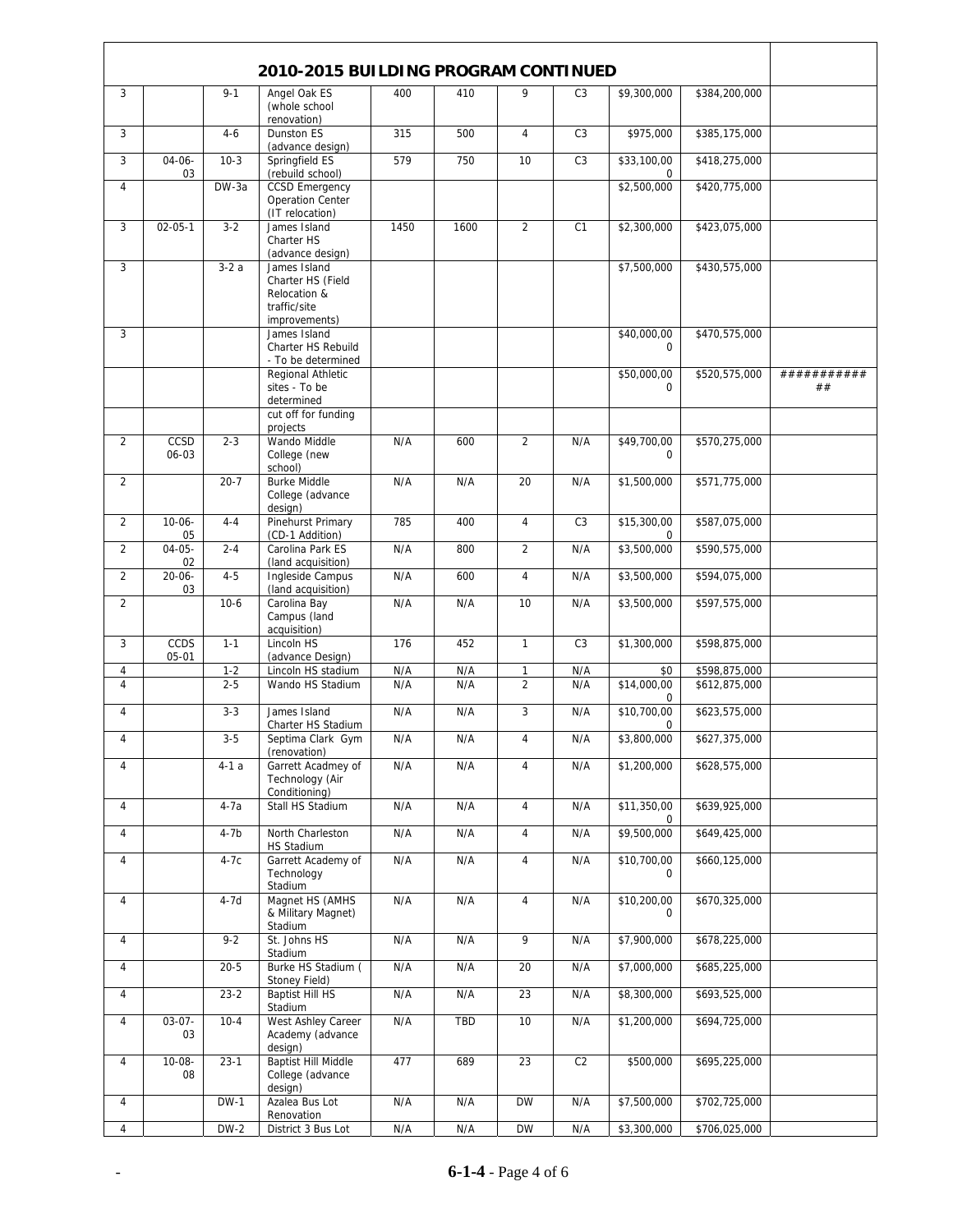| 2010-2015 BUILDING PROGRAM CONTINUED |  |        |                                                                                  |     |     |           |     |               |               |  |
|--------------------------------------|--|--------|----------------------------------------------------------------------------------|-----|-----|-----------|-----|---------------|---------------|--|
|                                      |  | $DW-3$ | <b>CCSD Emergency</b><br><b>Operation Center</b><br>(addition and<br>renovation) | N/A | N/A | <b>DW</b> | N/A | \$1,100,000   | \$707,125,000 |  |
|                                      |  |        | TOTAL                                                                            |     |     |           |     | \$707,125,000 | \$707,125,000 |  |

After the initial calculations of proposed projects, it was determined that a regional concept for athletics facilities would cost less. Dr. McGinley said with the Four Zone Concept, the district could look at a Competition Complex working with Tom O'Rourke of Charleston County Parks and Recreation. This is needed for community support. In response to Mr. Ravenel's question about what is in the project for James Island Charter High School, Mr. Lewis said \$2.3 million for advanced design and \$7.5 million for field relocation and traffic/site improvements. Mr. Ravenel suggested a performing arts center at JICHS. Mrs. Jordan reminded Mr. Ravenel that in addition to JICHS, North Charleston, St. Johns High and Baptist Hill High do not have a performing arts center. Mr. Lewis said the concept is to have a Performing Arts Center in each zone. Mr. Ravenel suggested the amount for James Island Charter be increased to \$50,000. Mr. Lewis requested the projects be prioritized to show first to last project in each of the four Project Bands.

In response to a question from Mr. Bobby, Mrs. Clark said the sales tax referendum could be renewed during even-number years. If the referendum passes, it could go through 2015. Prior to expiration, the district could go out for another referendum and could do for 12 years without interruption. Dr. McGinley agreed to work on the strategy to renew sales tax if the district is unsuccessful in getting the amount it is aiming for. Since there is community support for five years, she suggested the district go after what is reasonable and work toward renewals. It was determined that a subcommittee of the Board would work to prioritize work within the Bands.

Mr. Ravenel requested a vote on an increased amount for James Island Charter and said a \$350 million Referendum was ridiculous. Again, he requested \$50 million for JICHS. Mrs. Jordan responded that \$50 million was approximately 1/3 of \$350 million. She said \$50 million could help with cost of stadiums.

V: Final Decisions

 Several motions were made to approve the list, term and amount. Those motions are shown below.

Mrs. Green moved, seconded by Mr. Fraser approval of list of potential school projects identified for the 2010-2015 Building Program read earlier during the meeting; 5% Program Reserve Funds; Three Athletic Stadiums (Three Zones--East Cooper, N. Charleston, and South West for Baptist Hill and St. Johns High) and funds for James Island Charter High (the amount for JICHS would determined at a later time). The motion was approved 6-1 (Kandrac opposed). Note: In response to Mrs. Kandrac's request for the names of Board Members who supported the vote, Mrs. Jordan, said Ravenel, Toler, Green, Oplinger and Jordan. It was also determined that the project list would be reprioritized before the November election.

Mr. Fraser moved, seconded by Mrs. Oplinger approval of a five-year One Cent Sales Tax Referendum with items on the approved project list and, the future Board's consideration to extend the Referendum if needed, at the end of the fourth year. The motion failed 4-3 (Kandrac, Ravenel and Toler opposed).